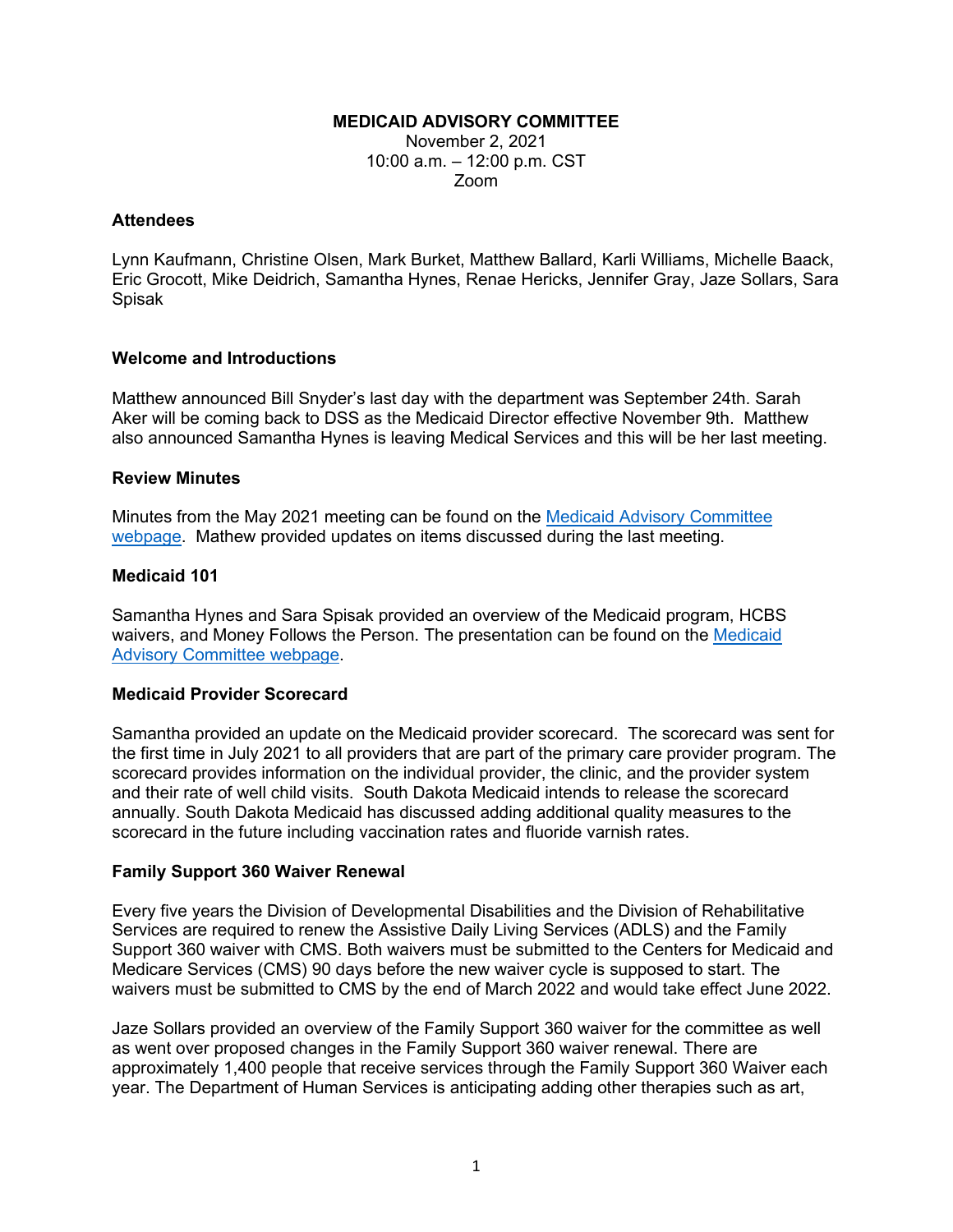music, horse, and aquatic therapy to the waiver as well as revising some of the current waiver language about the agency with choice model in order to continue to support self-direction. Additional information on the Family Support 360 waiver and how to access services can be found on the [DHS website.](https://dhs.sd.gov/developmentaldisabilities/familysupport360.aspx)

Jennifer Lewis provided an overview of the Assistive Daily Living Services (ADLS) waiver for the committee as well as went over proposed changes in the ADLS waiver renewal. There are approximately 110 people that receive services through the ADLS Waiver each year. The Department of Human Services is not anticipating adding new services to the ADLS waiver but will be updating performance measures and projected utilization of services.

Additional information on the ADLS waiver and how to access services can be found on the [DHS website.](https://dhs.sd.gov/rehabservices/ADLS.aspx)

## **State Plan Amendment Report**

Renae Hericks provided an overview of state plan amendments since the last meeting. A complete list of state plan amendments can be found on the [Medicaid Advisory Committee](https://dss.sd.gov/medicaid/mac.aspx)  [webpage.](https://dss.sd.gov/medicaid/mac.aspx)

## **Other Medicaid Updates**

## *CHART Opportunity*

Matthew Ballard updated the group on the CHART opportunity. South Dakota was one of four states selected to be part of the CHART model by CMS. The CHART opportunity focuses on two things.

- Transitioning payments for selected rural hospitals to capitated payments for Medicare and Medicaid.
- Implementation of health transformation activities that will improve access to health care for recipients in select rural communities. Additional information can be found on the [DSS chart website.](https://dss.sd.gov/medicaid/generalinfo/chart.aspx)

South Dakota was awarded approximately \$2 million during the pre-implementation period which run through the end of 2022. Through the pre-implementation period Medicaid will work with a contractor to develop the health transformation plan as well as begin developing the process for calculation and implementing capitated payments. The department is planning on releasing an RFP for this work in November.

## *High-Cost Claim Review*

Matthew provided an update on the high-cost claim review. At the last meeting it was announced that Medicaid was working to identify a contractor to review high-cost claims. This contractor has been identified and has begun reviewing claims. They are still early in their review of claims.

## **Get to Know Medical Services Staff**

Corinna Boyle introduced herself and provided an overview of her role within the Division of Medical Services.